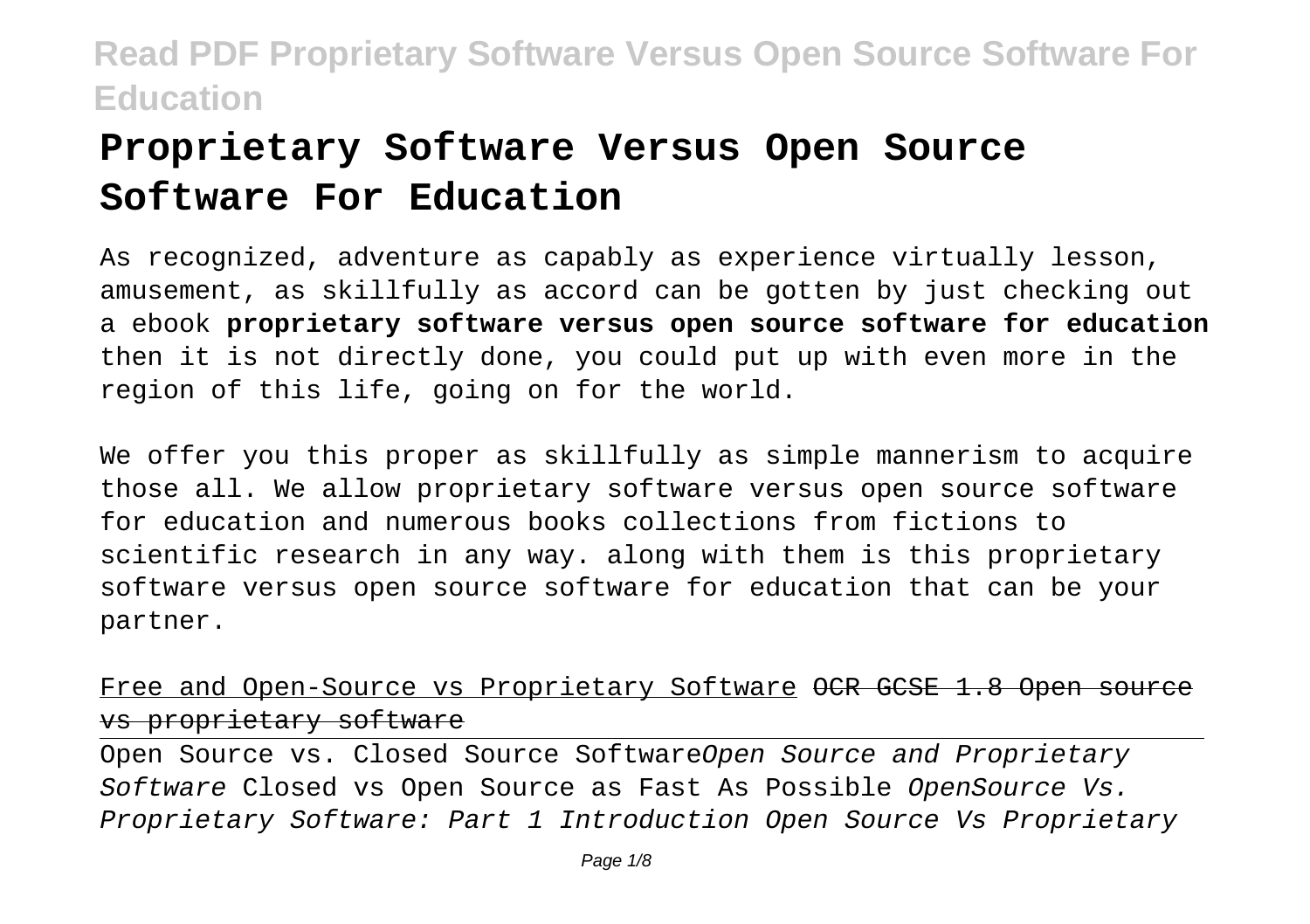Software For YouTube Content Creators (Which Is BETTER?) Free Software or Open Source Software? Is There A Difference?

Richard Stallman: Free v Open Source SoftwareFree software vs open source software OCR GCSE (J277) 1.6 Open source vs proprietary software

OpenSource Vs. Proprietary Software: Part 2 Support

Richard Stallman Talks About Ubuntu Linus Torvalds: Disagreement With Free Software Foundation **Free Vs Open Source Software Richard Stallman: GNU, Linux \u0026 Linus Torvalds (in Frankfurt, Germany)** FOSS, Proprietary Software, and Security Open Source v Free Software **What Is Open Source?** What is Freesoftware Explained in Malayalam - ??????????????????? ??????????? ? Should you use Open Source Software? What is Open Source Software **Is Open Source Software More Secure Than Proprietary Closed Source Software? Proprietary vs open source software**

The Rise Of Open-Source SoftwareHow Proprietary Software Can Help Open Source and Why I Cover Both **The Problem with Open Source Software** Opensource Vs. Proprietary Software: Part 3 Customization #LibraryExperts Second Debate : proprietary software vs open source. open source software vs free software Proprietary Software Versus Open Source

Open-source refers to the software whose source code is available for Page 2/8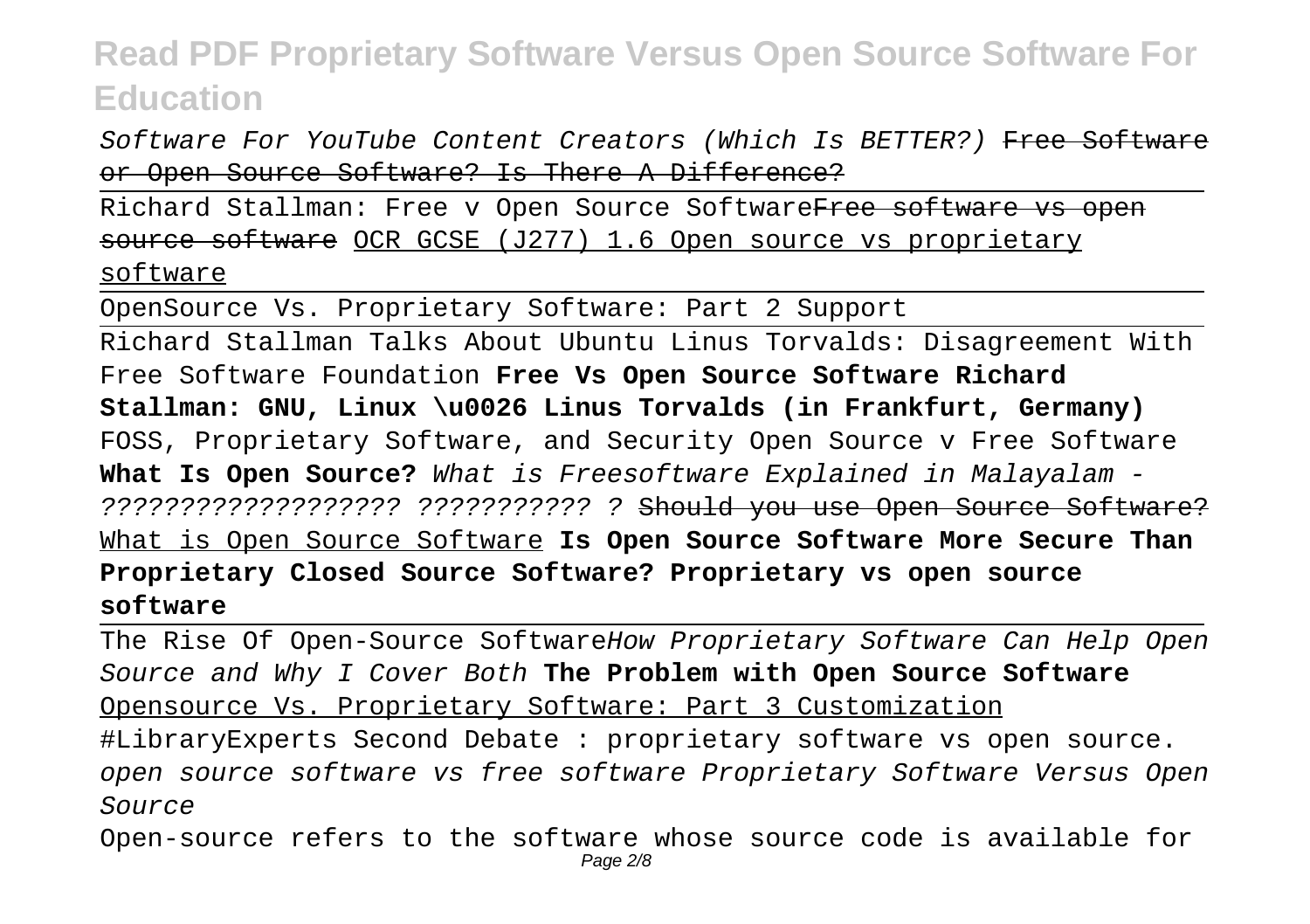anybody to access and modify, while proprietary software refers to the software which is solely owned by the individual or publisher who developed it.

Difference Between Open Source and Proprietary Software ... From a big picture point of view, the basis of a decision to adopt one over the other is an example of the classic tradeoff between flexibility and usability. Open source software is, almost by definition, more flexible but requires more effort to use, whereas the opposite is true for proprietary software in general.

Open-Source vs. Proprietary Software Pros and Cons Open source software is free of copyright and available to anyone. Proprietary software is copyrighted and only available under licence.

Open source and proprietary software - Ethical, legal ... Open-source software Open-source software comes packaged with the code that makes it work. You can run the program as it is, or look at the underlying code to edit and modify it to fit your needs. Along with the source code, open-source software is usually accompanied by documentation to help in modifying the functionality of the final product.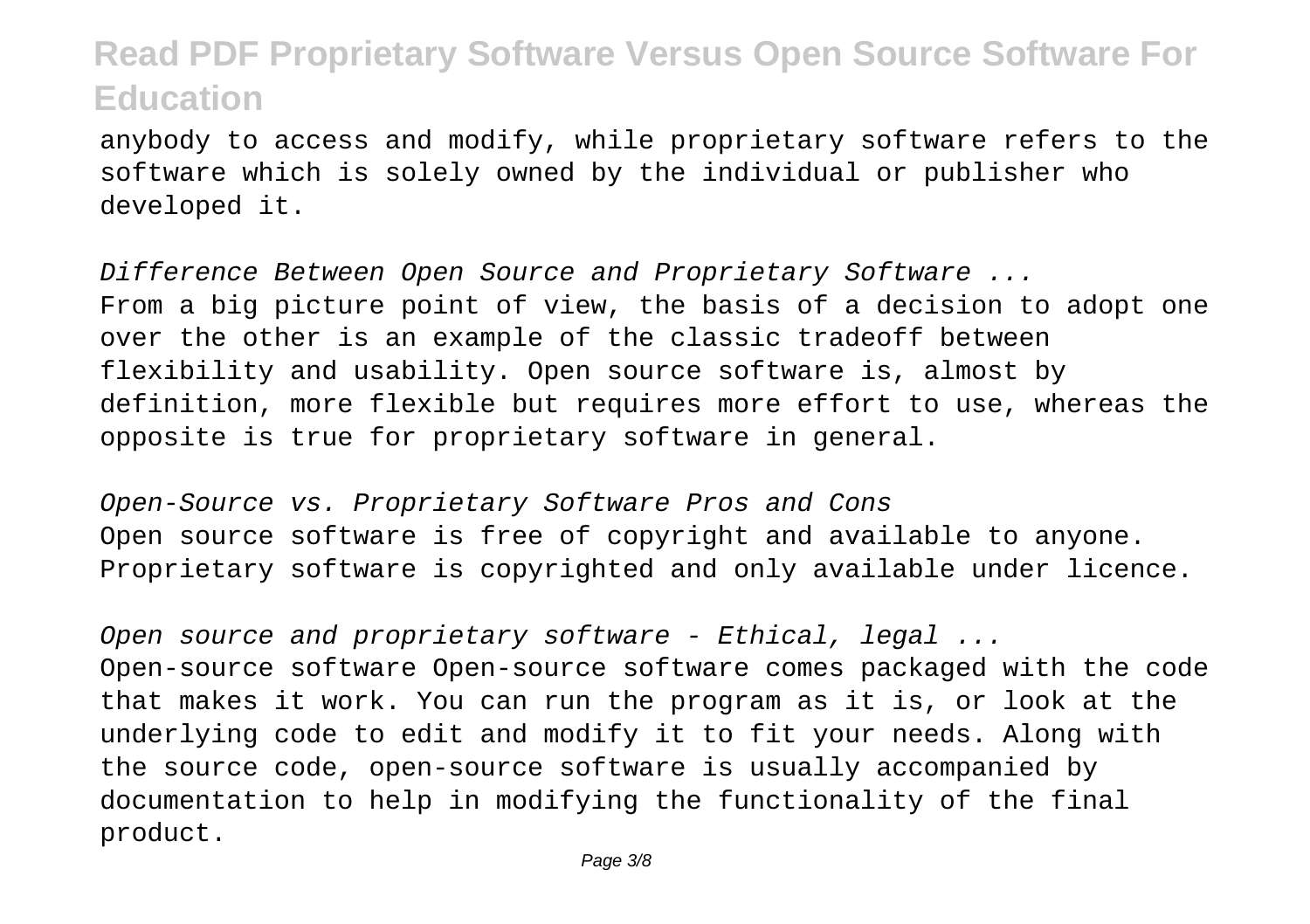Describe and Compare: Open Source vs Proprietary Proprietary Software, aka "Closed Source" is different to open source. Instead of being free for anyone to use, proprietary software is owned by an individual or company. The source code is usually kept secret. This means only people with access to the code, can modify and change it.

Open Source Vs Proprietary Software and The Difference ... Proprietary software is generally built with user friendliness in mind, with intuitive flow built in, whereas open source software (for the most part) is mainly just functional - user friendliness is just a nice to have, since there are generally not that many resources allocated to development, or people are working on the project in their spare time.

Open Source Software vs Proprietary Software - CodeFirst The key difference between open source and proprietary software is that the open source software publishes the source code whereas the proprietary software retains the source code. In the recent past, open source softwares have seen a significant developments. The open source software has become a major player in the software industry.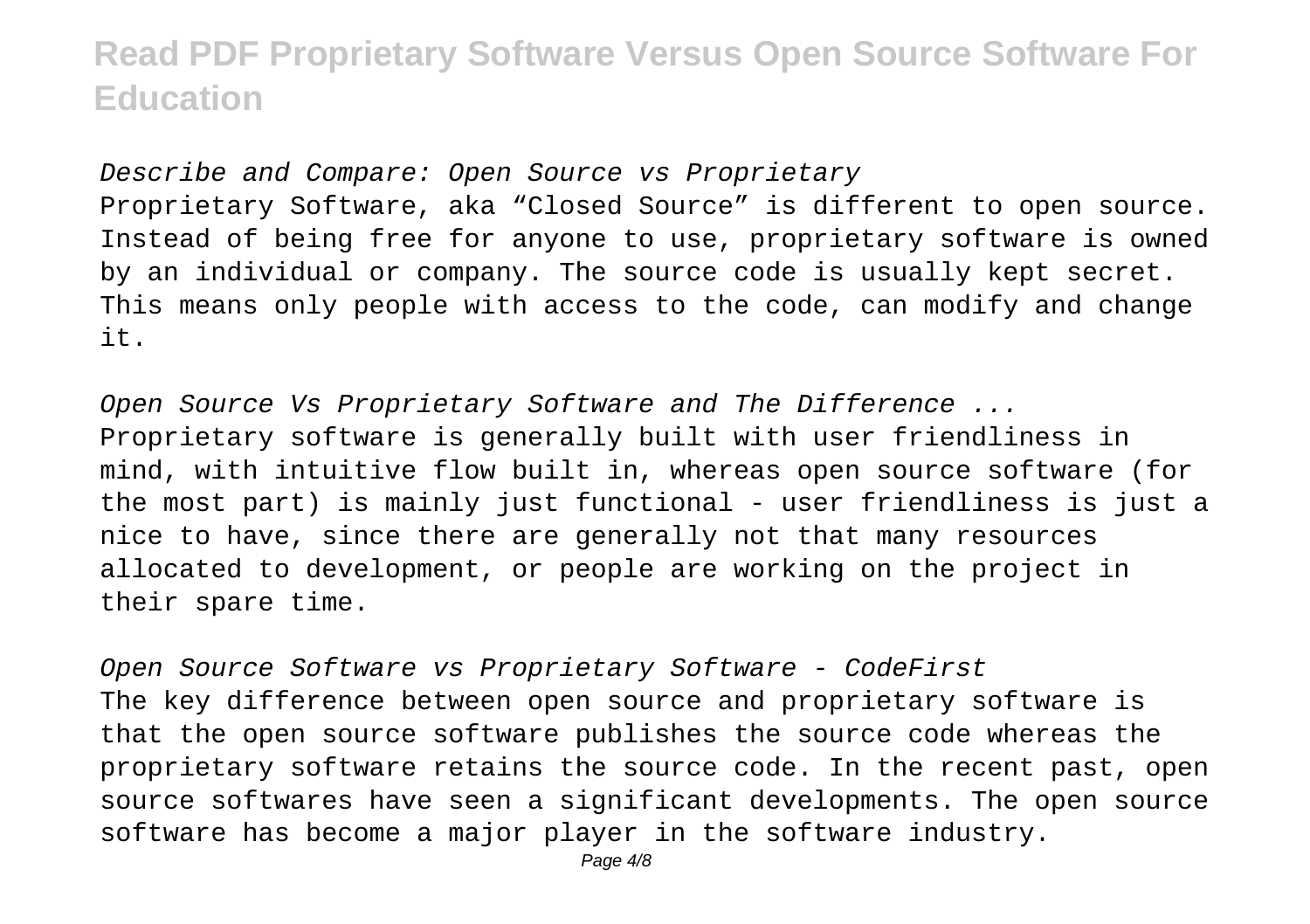Difference Between Open Source and Proprietary Software ... When you do this with proprietary software, you're either contributing to someone else's marketplace for free, or you're adjusting your own behavior based on forces outside your own control. When you optimize an open source tool, both the software and the interaction belong to you. The right to not upgrade

Open source vs. proprietary: What's the difference ...

TABLE 1 – Proprietary versus Open source software Details Proprietary Software Open Source Software Cost Varies from a few thousand to a few hundred thousand dollars, depending on the complexity of the system required. This cost is made up of a base fee for software, integration and services and annual ...

Proprietary software versus Open Source Software for Education Service and support are probably the greatest advantages of using proprietary software (closed). Ongoing support is a key selling point for users with little technical skills and one of the main reasons people choose closed source over open source software.

Comparing Open Source vs Closed Source Software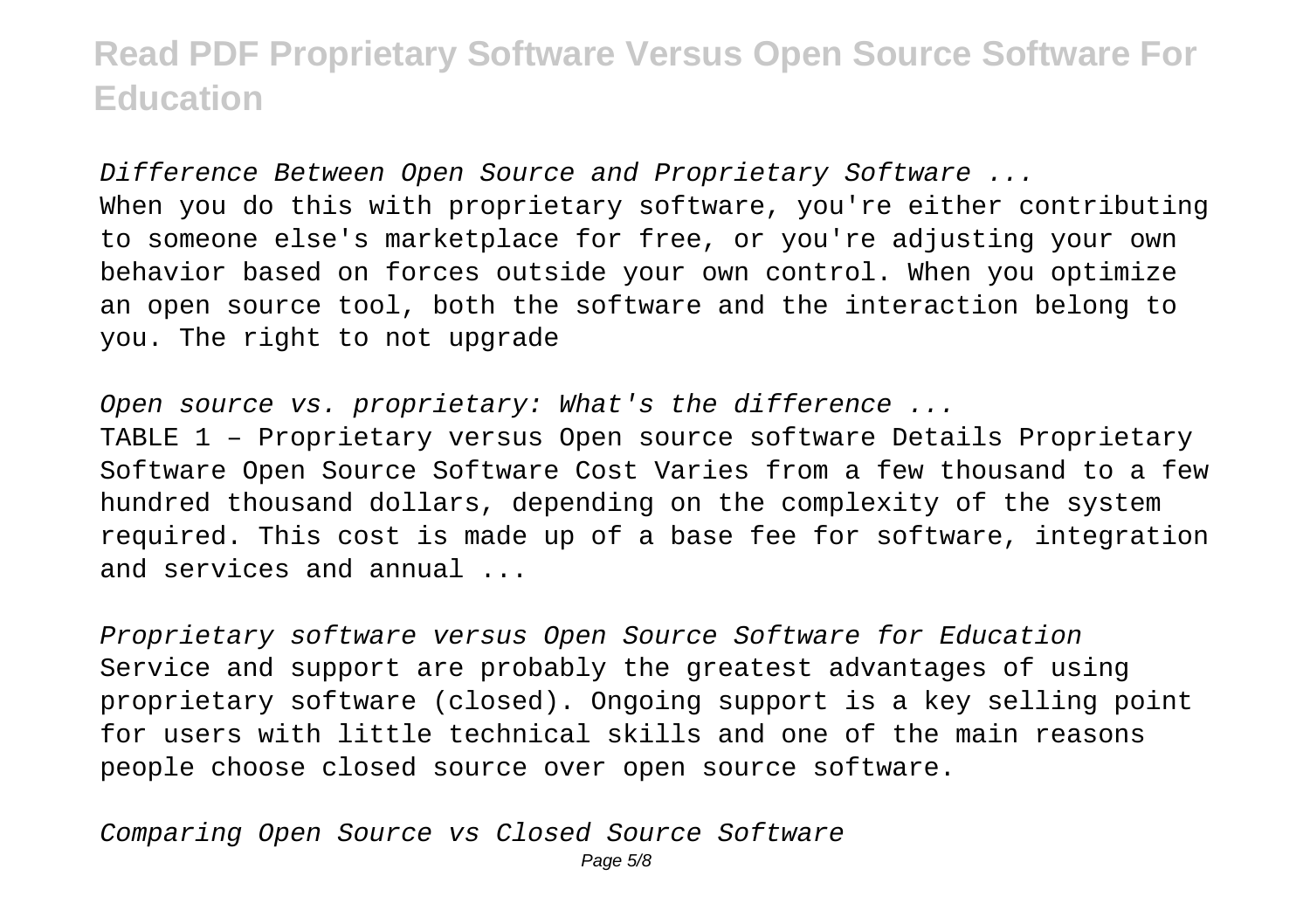Second, the idea of free software is negated by the amount of implementation time and ongoing administrative overhead required to customize Open Source systems to do what proprietary systems can ...

Open Source vs. Proprietary Software: There is No Clear Winner Proprietary solutions are generally perceived to be more expensive than their open source counterparts, whose TCAs, as mentioned earlier, are almost zero. This has been one of the major reasons why some companies choose open source alternatives. However, when you acquire a piece of software, your costs won't end with the purchase.

Open Source Vs Proprietary - Which Is Best For Business That's not to say that every new idea in software is germinating in the open-source world, but proprietary software is certainly being shunted aside in that regard, O'Grady adds. The open-source...

Open Source vs. Proprietary Software | PCWorld

The term open source refers to software whose source code  $-$  the medium in which programmers create and modify software — is freely available on the Internet; by contrast, the source code for proprietary commercial software is usually a closely guarded secret.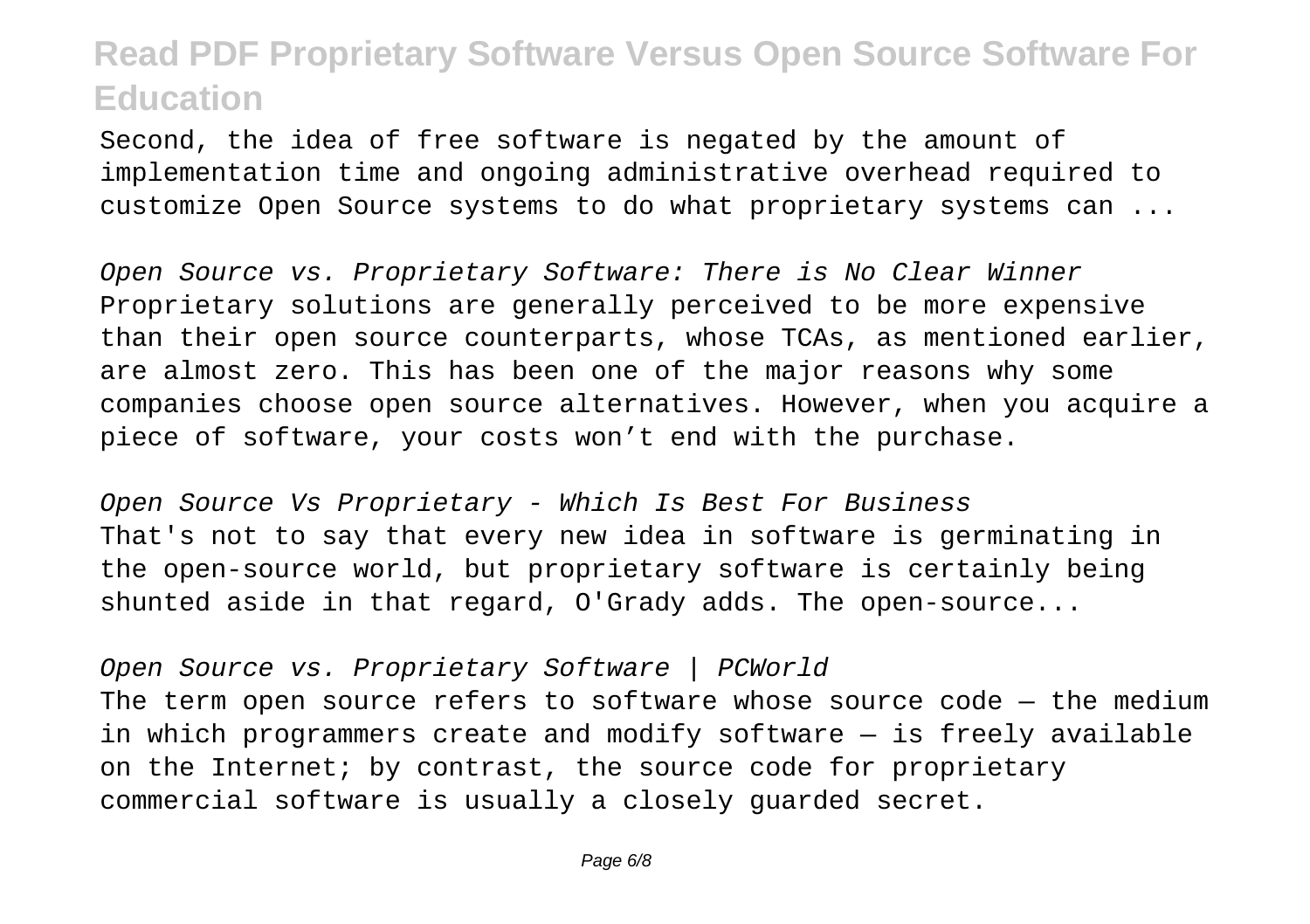Open Source vs. Proprietary Software | GreenNet Open-source software involves lower costs because it's developed and improved by a global community of developers. Sometimes, it can be more secure than proprietary software. Users can easily spot bugs and either fix them or report a workaround. The security holes in proprietary software are not as easy to identify.

What Is Proprietary Software? 5 Advantages It Has Over ... Ownership vs. licensing. Many proprietary or open source software houses sell the software copy with a license to use it. There isn't any transferring of ownership of the good to the user, which hasn't the warranty of a for life availability of the software, nor isn't entitled to sell, rent, give it to someone, copy or redistribute it on the Web. License terms and conditions may specify ...

#### Software license - Wikipedia

Both proprietary and open source software require initial cost. For licensed software programs, the initial cost is the amount you will have to pay in exchange for the software package or license. On the other hand, open source software program is not really free. You might need to pay someone to implement the software to your system.